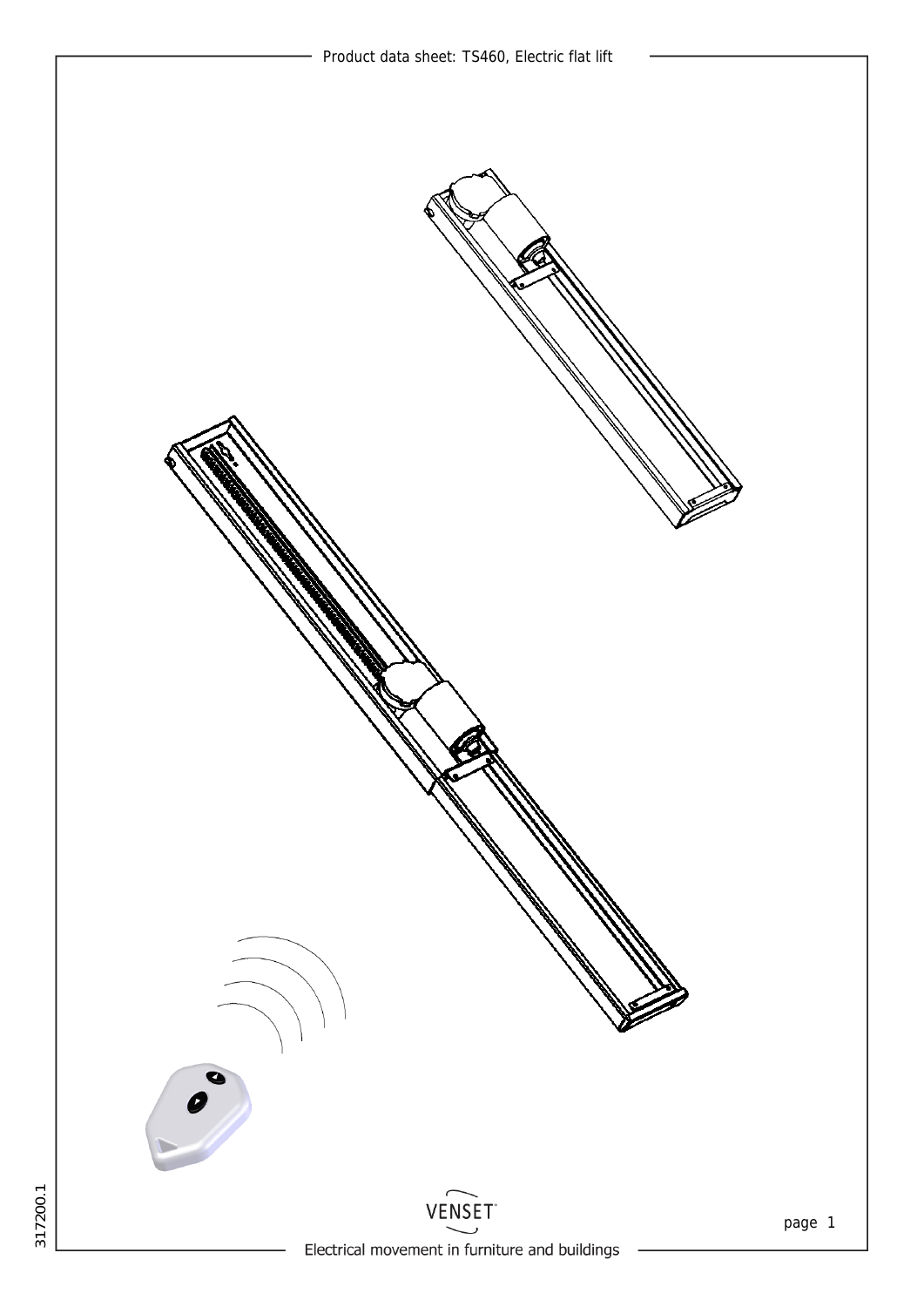## **Table of contents**

| Article numbers   | page 3 |
|-------------------|--------|
| Packing details   | page 4 |
| Bill of materials | page 5 |
| Assembly and use  | page 6 |
| <b>Dimensions</b> | page 7 |
| Specifications    | page 8 |
| Safety & test     | page 8 |



 $\overline{\phantom{0}}$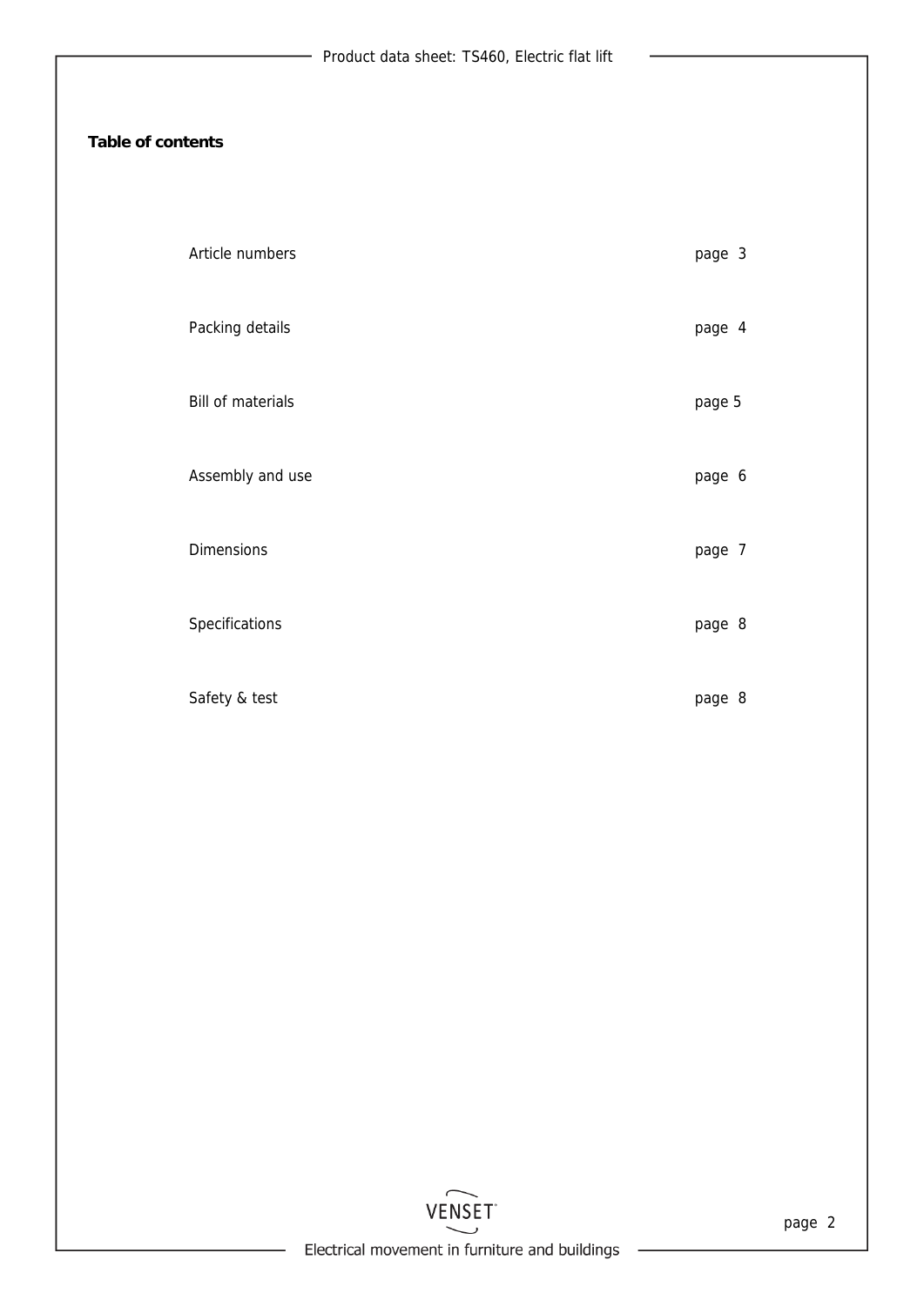# **Article numbers**

| Article number | <b>EAN</b> code |
|----------------|-----------------|
| TS460 7SXX1    | 5 708499 109550 |
| TS460 8SXX1    | 5 708499 110358 |

# **Ordering example**

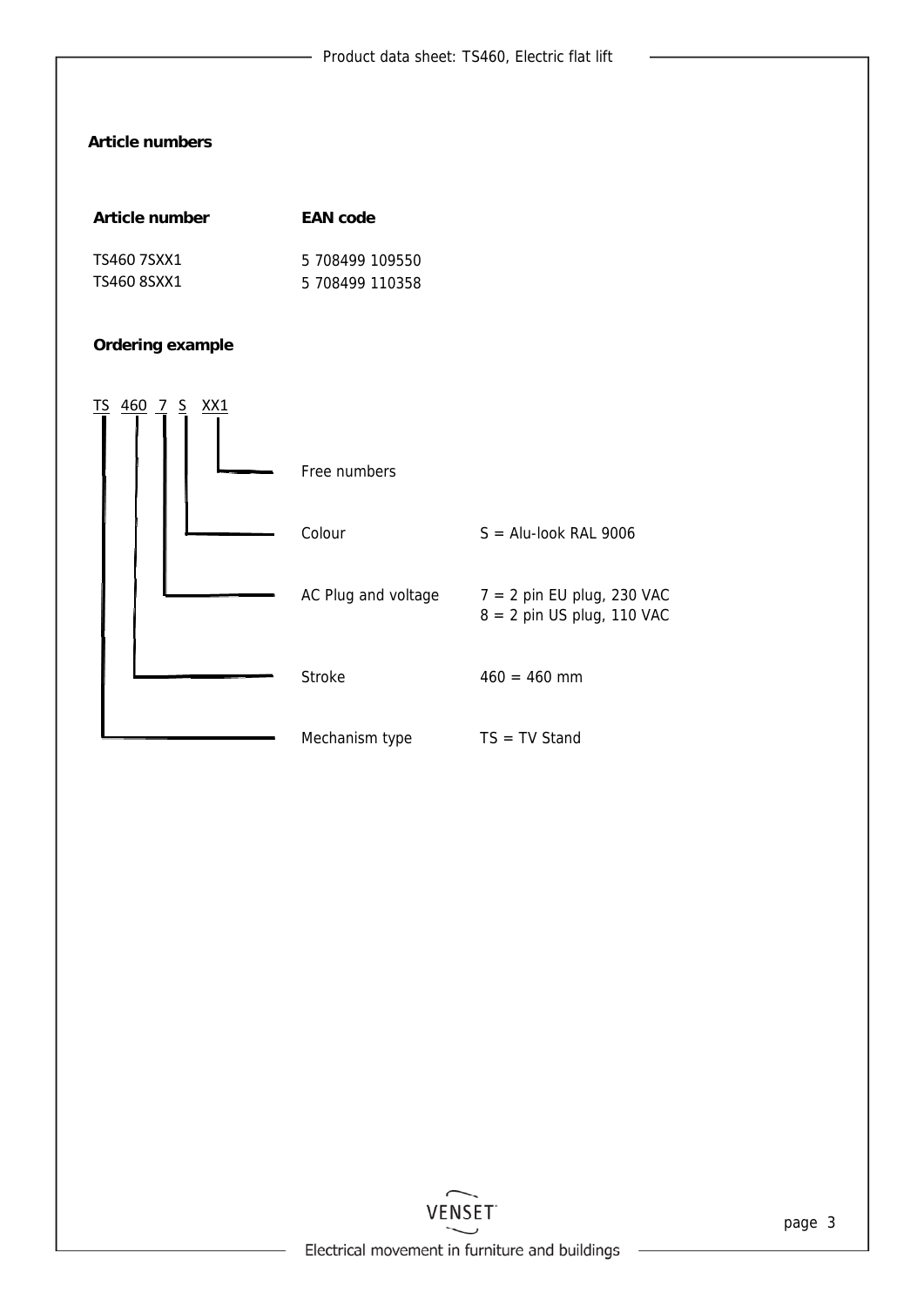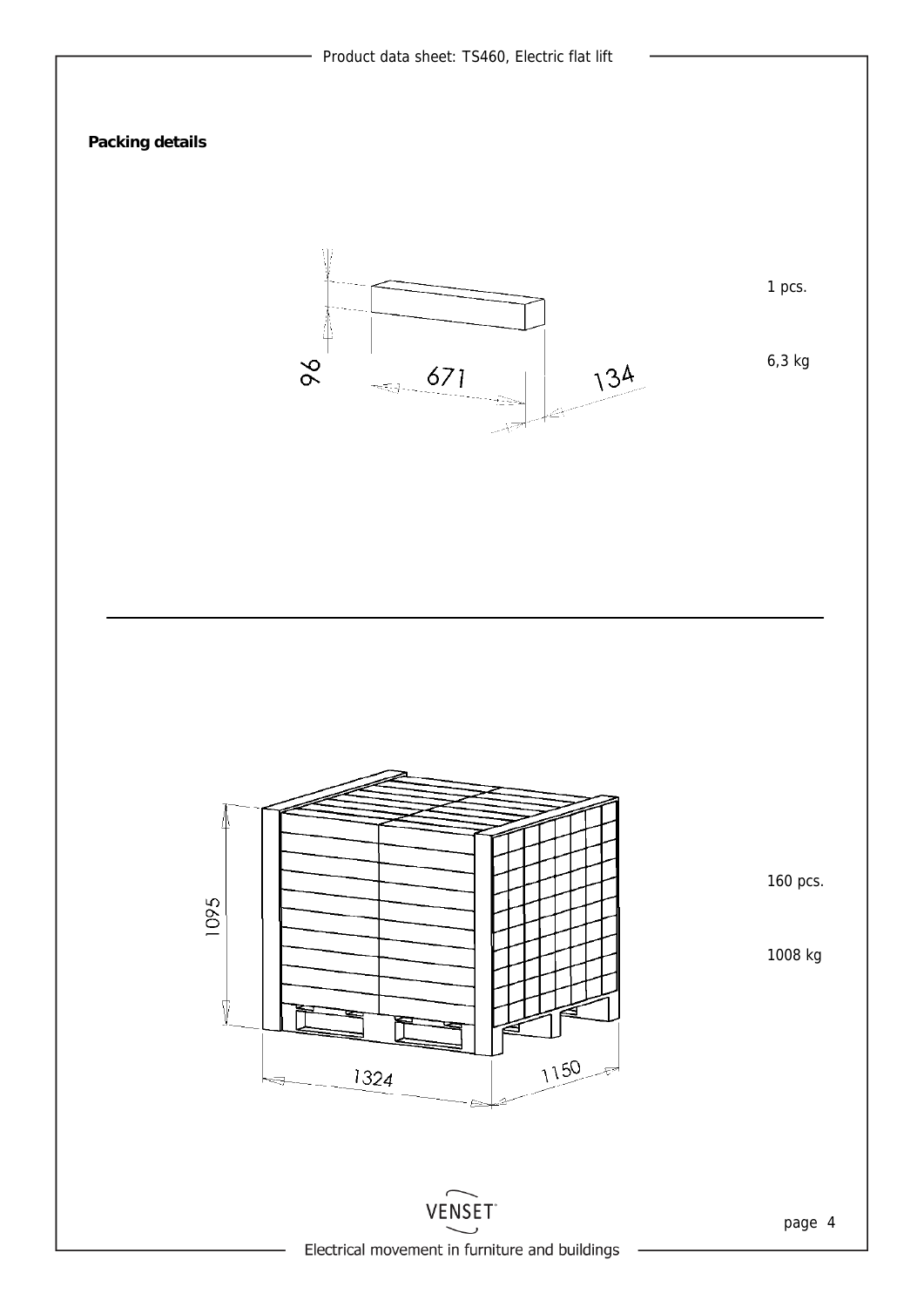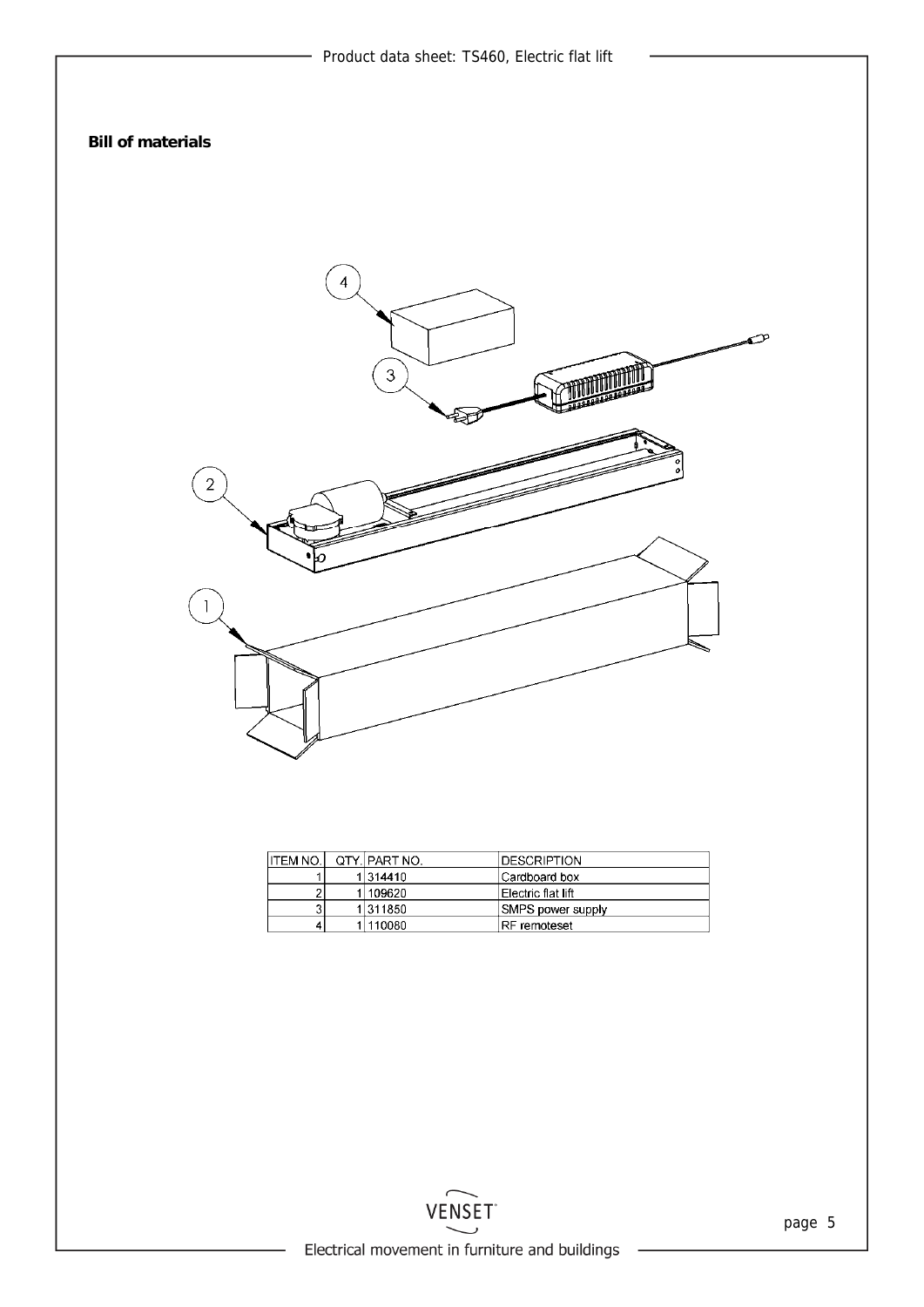#### **Assembly and use**

The electrical components should be connected after mounting the lift. All wires have DC jacks and since using different types (size- male/female) only the correct connection can be made.

All products come with an instruction manual



The mechanism can now be operated up and down using the supplied remote unit. Push  $\sqrt[n]{\triangle}$  " and the lift will expand. Pushing " $\nabla$ " and the lift will contract.



VENSET Electrical movement in furniture and buildings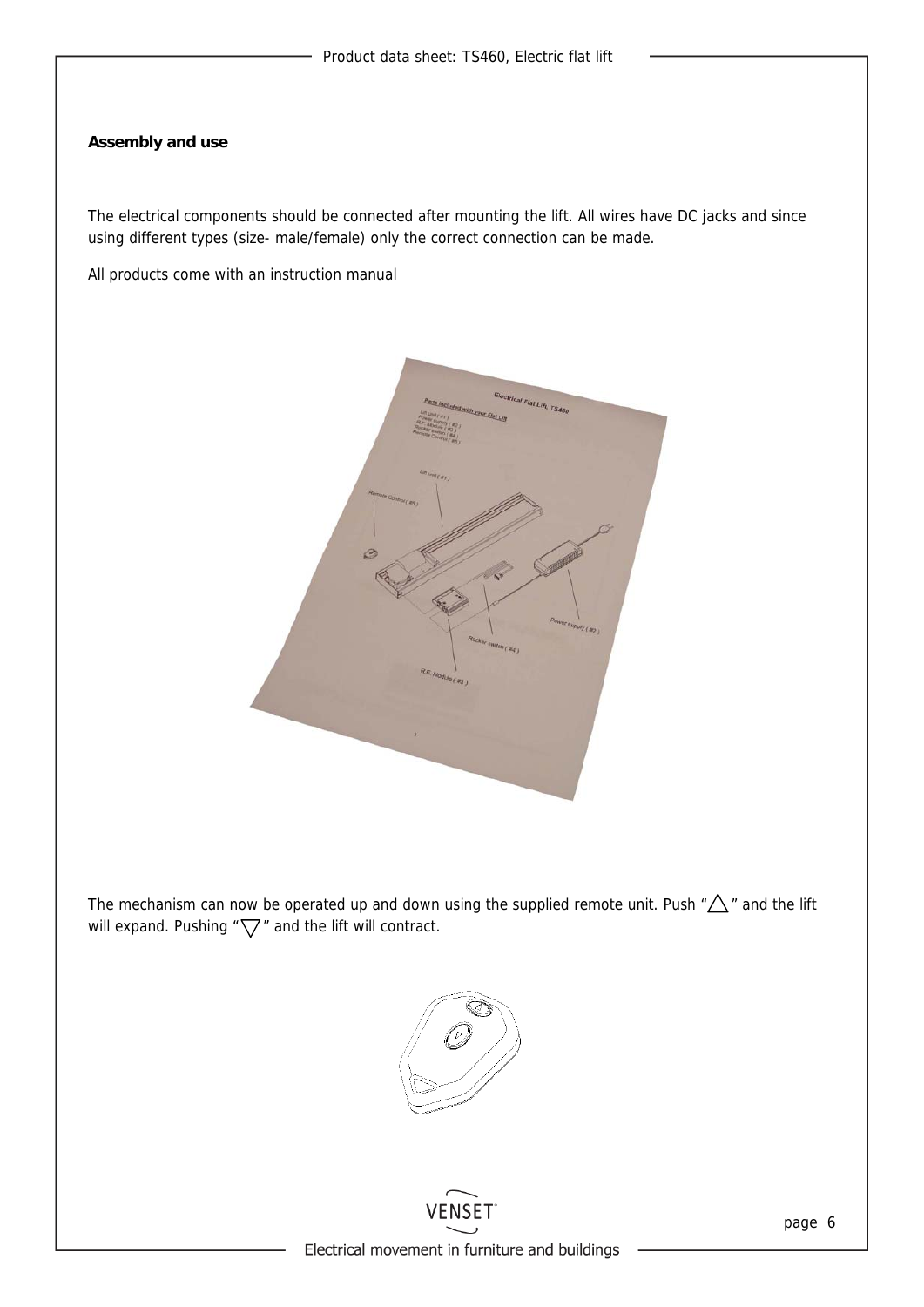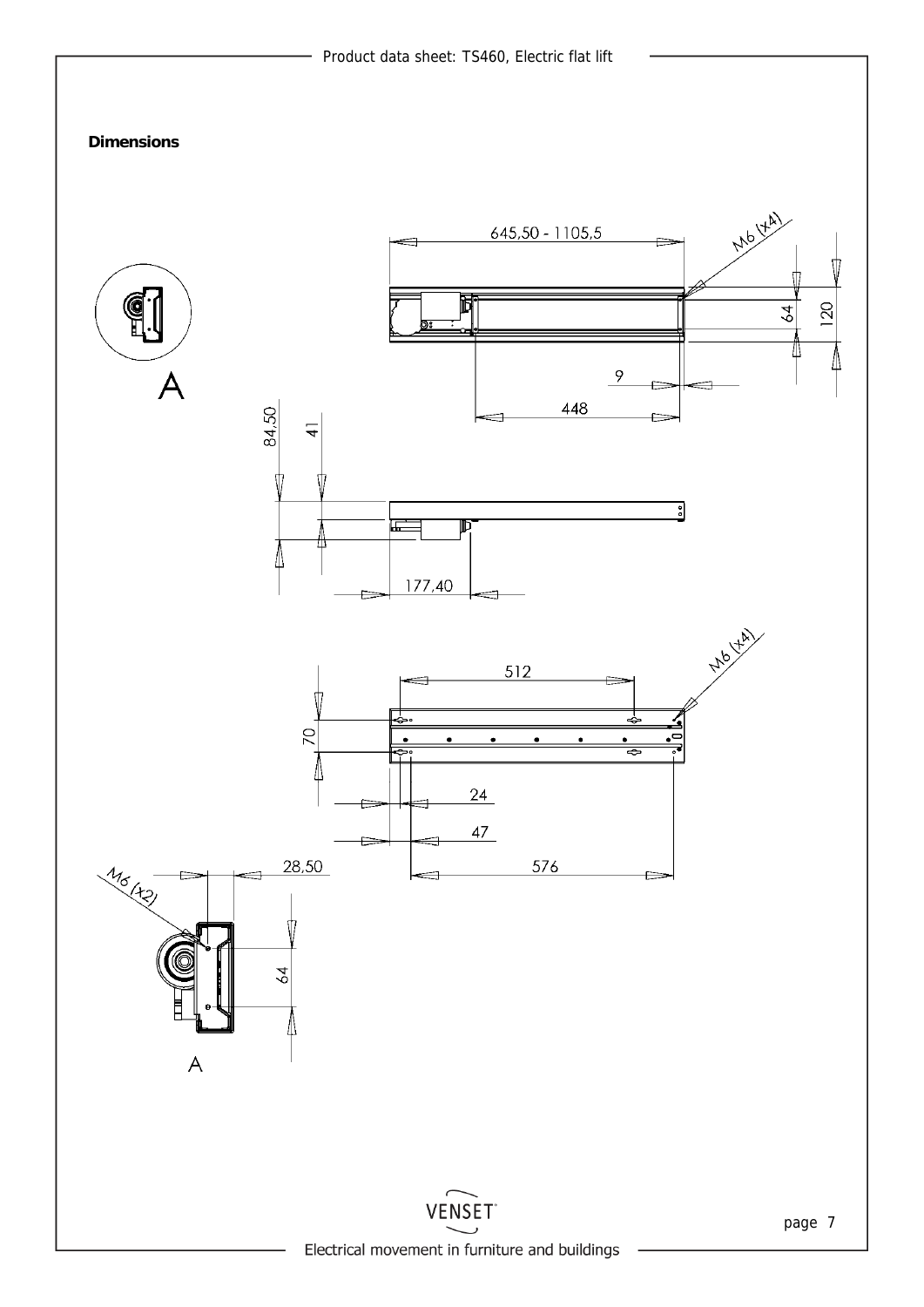$\overline{\phantom{a}}$ 

# **Specifications**

#### **Mechanism**

| Stroke           | 460 mm                                        |
|------------------|-----------------------------------------------|
| Lifting capacity | 50 kilos                                      |
| Speed            | 25 mm/sec                                     |
| $VFSA***$        | $50x50 - 75x75 - 100x100 - 100x200 - 200x200$ |
| *** MB460 needed |                                               |

### **Component**

| Metal sheet parts:  | St 37-2                                           |
|---------------------|---------------------------------------------------|
| Gear parts:         | St 70-2                                           |
| Gear motor:         | CS no. 300047                                     |
| Power supply:       | 120 W AC SMPS Power Transformer (EU versions)     |
|                     | 90 W AC SMPS Power Transformer (US versions)      |
|                     | Consumption: 120 Watts; Standby: Max 1,2 Watts    |
| Plastic components: | PEHD, PA6                                         |
| Surface treatment   | Visible metal parts powder coated in "alu" colour |
|                     | Non visible metal parts are surface treated       |
|                     | (e.g. zinc plated)                                |
| Remote system       | RF signal operated (Radio frequency - 433,92Hz)   |

 $\overline{\phantom{0}}$